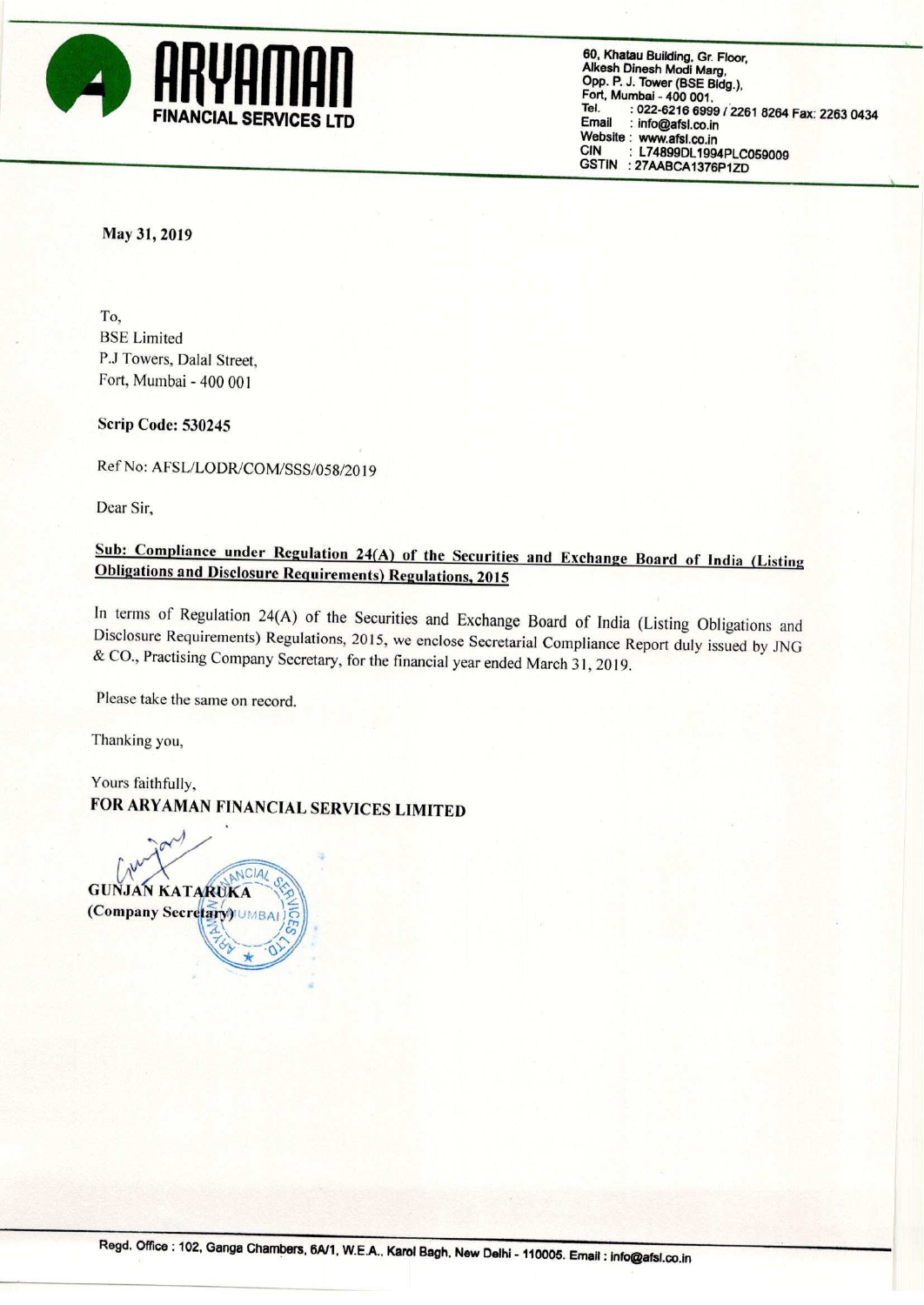# **JNG & CO.** Company Secretaries



To, The Members, Aryaman Financial Services Limited 102, Ganga Chambers, 6A/1, W.E.A., Karol Bagh, New Delhi - 110005

Dear Sir/ Madam,

### Subject: Annual Secretarial Compliance Report for the Financial Year 2018-19

We have been engaged by Aryaman Financial Services Limited (hereinafter referred to as 'the Company') bearing CIN: L74899DL1994PLC059009 whose equity shares are listed on BSE Limited to conduct an audit in terms of Regulation 24A of SEBI (Listing Obligations and Disclosure Requirements) Regulations, <sup>2015</sup> as amended read with SEBI's Circular No. CIR/CFD/CMD1/27/2019 dated 08th February, <sup>2019</sup> and to issue the Annual Secretarial Compliance Report thereon

It is the responsibility of the management of the Company to maintain records. devise proper systems to ensure compliance with provisions of all applicable SEBI Regulations and circulars/ guidelines issued there under from time to time and to ensure that the systems are adequate and are operating effectively.

Our responsibility is to verify compliances by the Company with provisions of all applicable SEBI Regulations and circulars/ guidelines issued there under from time to time and issue <sup>a</sup> report thereon

Our audit was conducted in accordance with Guidance Note on Annual Secretarial Compliance Report issued by the Institute of Company Secretaries of India and in <sup>a</sup> manner which involved such examinations and verifications as considered necessary and adequate for the said purpose. Annual Secretarial Compliance Report is<br>
enclosed.<br>
For JNG & Co.,<br>
For JNG & Co.,<br>
Jigarkumar Gandhi<br>
FCS: 7569 enclosed.

For JNG & C0,,

Place:Mumbai Jigarkumar Gandhi Jigarkumar Gandhi

FCS: 7569

 $\ddot{\phantom{0}}$ WY SECRO

l

Date: May 29, 2019 G.P. No. 8108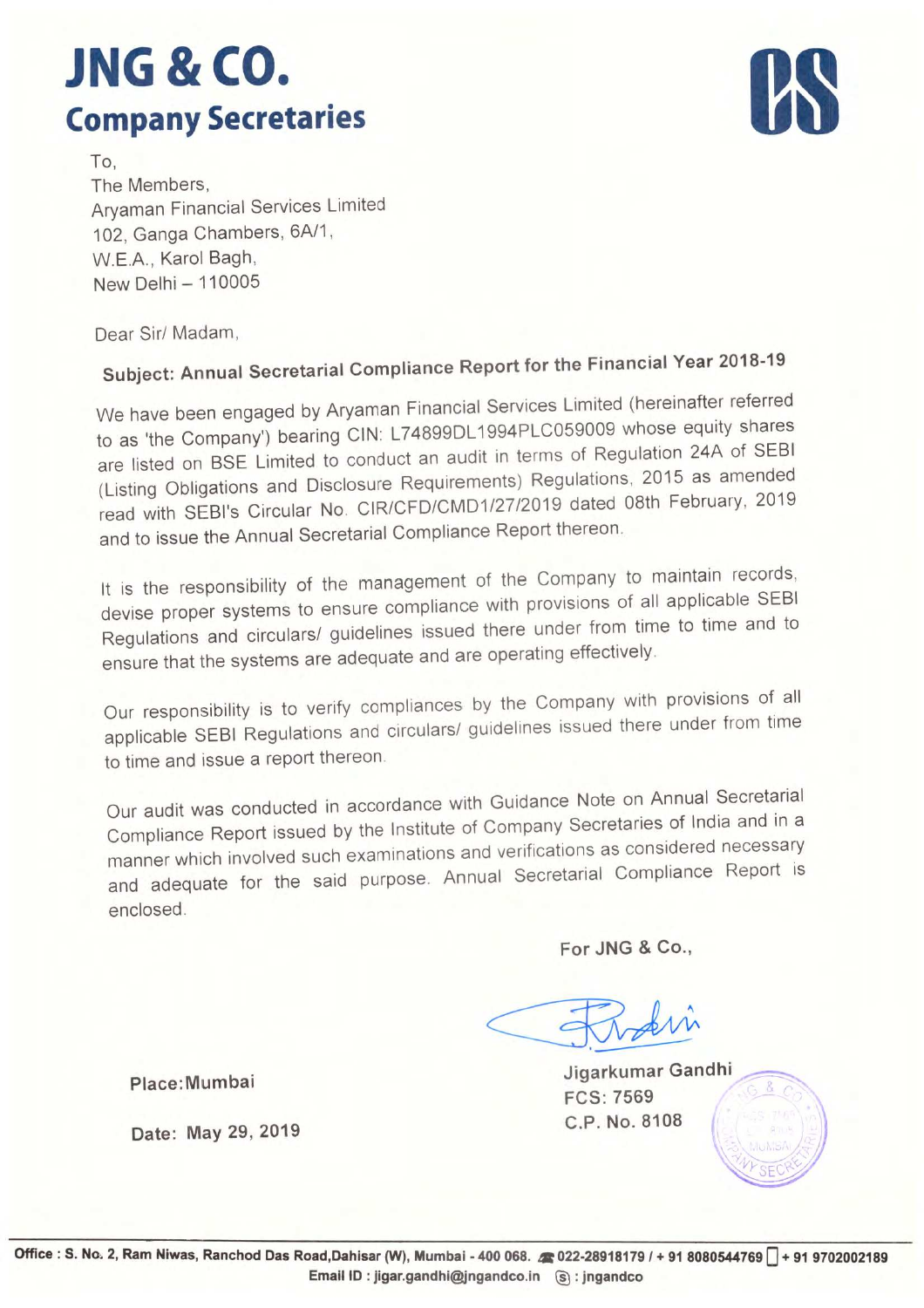#### Secretarial compliance report of Aryaman Financial Services Limited for the year ended 31<sup>st</sup> March, 2019

<sup>l</sup> have examined:

- a) all the documents and records made available to us and explanation provided by Aryaman Financial Services Limited ("the listed entity"),
- b) the filings submissions made by the listed entity to the stock exchange,
- 0) website of the listed entity,
- d) any other document filing, as may be relevant, which has been relied upon to make this certification, for the year ended 31<sup>st</sup> March, 2019 in respect of compliance with the provisions of:
	- l, the Securities and Exchange Board of India Act, 1992 ("SEBI Act") and the Regulations, circulars, guidelines issued thereunder; and
	- l/. the Securities Contracts (Regulation) Act, 1956 ("SCRA"), rules made thereunder and the Regulations, circulars, guidelines issued thereunder by the Securities and Exchange Board of India ("SEBI");

The specific Regulations, whose provisions and the circulars, guidelines issued thereunder, have been examined, include:-

- a) Securities and Exchange Board of India (Listing Obligations and Disclosure Requirements) Regulations, 2015;
- b) Securities and Exchange Board of India (Issue of Capital and Disclosure Requirements) Regulations, 2018;
- c) Securities and Exchange Board of India (Substantial Acquisition of Shares and Takeovers) Regulations, 2011;
- d) Securities and Exchange Board of India (Buyback of Securities) Regulations, 2018;
- e) Securities and Exchange Board of India (Share Based Employee Benefits) Regulations, 2014;
- f) Securities and Exchange Board of India (Issue and Listing of Debt Securities) Regulations, 2008;
- 9) Securities and Exchange Board of India ( issue and Listing of Non-Convertible and Redeemable Preference Shares) Regulations,2013;
- h) Securities and Exchange Board of India (Prohibition of Insider Trading) Regulations, 2015;
- i) Securities and Exchange Board of India (registrars to an issue and Share Transfer Agent) Regulations, 1993, regarding act and dealing with client.

However, it has been observed that there were no events requiring compliance under the regulations covered under para (b), (d), (e), (f) and (g) mentioned hereinabove,

Based on the above examination, <sup>I</sup> hereby report that, during the Review Period:

a) The listed entity has complied with the provisions of the above Regulations and circulars /guidelines issued there under

> MUMBAL **PARTIAL**

)

3/